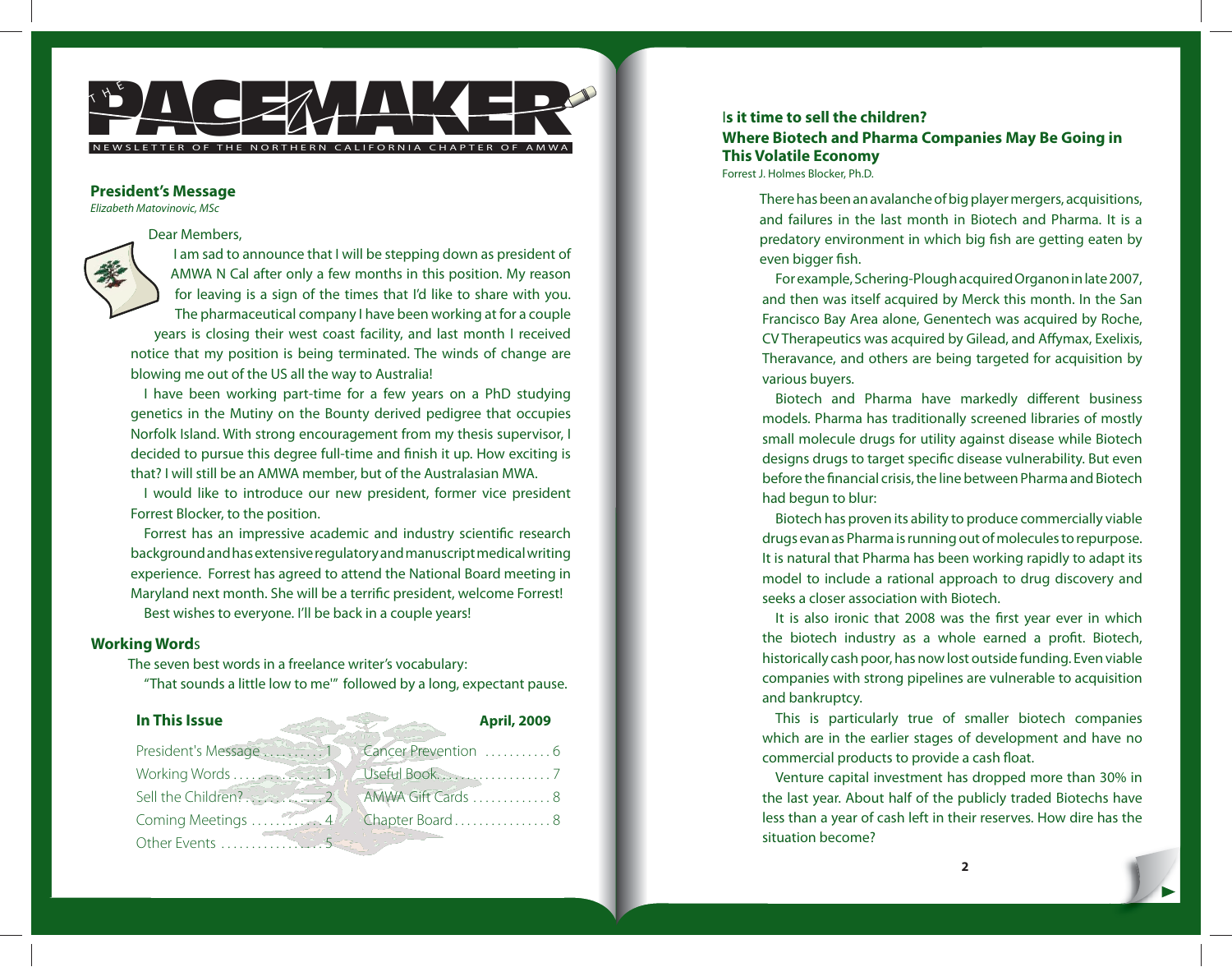Ten publicly traded Biotechs have declared bankruptcy since November. It is estimated that 100 publicly traded Biotechs could fail or acquired by the end of 2009.

And the problem isn't just in the United States: A fifth of European Biotechs are in danger of bankruptcy before the end of the year. Fortunately for European Biotechs, assistance has already been made available to the industry by European governments, taking an investment stand toward their local scientific industry.

Pharma with available cash is in the rare position of picking up assets and IP on the cheap. At the same time, blockbusters such as Pfizer's Lipitor are coming off patent and will be open to generic competition, increasing Pharma's need for and interest in Biotech.

Meanwhile, Biotech, desperate to maintain its independence, is cutting costs where it can.

Many Biotechs have been forced to concentrate on their late stage products and virtually abandon their pipeline. This means research and researchers are being scrapped wholesale. Layoffs in both Pharma and Biotech have been rampant, particularly in development.

Roche has already laid off 1500 workers and more layoffs have been forecast. Merck has indicated that there would be significant layoffs. A third of Biotechs are reporting layoffs, with many reporting as much as 75% of their workforce being let go.

The real question is whether Pharma will succeed in taking over the role of innovation or whether it will simply take the late stage products to market and scrap the riskier pipeline. Franz Humer, CEO of Roche, indicated that the research arm of Genentech would remain autonomous.

It is interesting to recall what happened during the great depression with Coca Cola and Pepsi. Coke took the long view and increased its advertising budget, while Pepsi spent less. Analysts believe that the market advantage Coke derived from this strategy continues to this day.

If Roche and other Pharma companies manage to take the long view and foster Biotech-style innovation, they, like Coke, will gain an enduring competitive advantage, not only in sales of established products but in bringing new products to market. And if President Obama doubles cancer spending, as he has indicated he wants to, those American Biotechs focusing on oncology, particularly monoclonal antibodies, may likewise emerge from this economic storm as competitive winners.

**Upcoming Northern California Chapter Programs** Catherine Magill, PhD

**The History of Doping in Sport, Franco Navazio, MD, PhD**

Date: Saturday, April 11, 2009 Time: 10:30AM-1:00PM 10:30-11:00 Networking 11:00-11:45 Lunch 11:45-1:00 Lecture and Q&A Description:

> An informal survey of the history of doping in sport, from ancient Egypt through modern times. Dr Navazio will cover doping in the classic Olympic games, Galen, and ancient Rome including the stimulants taken by gladiators. He will also discuss doping in other cultures including those in China (quoting the medical book "NEI-CHING"), India (the quotations in the VEDA (2000 a.c.)), and the Middle East including the Crusaders, who imported a variety of oriental drugs and stimulants back to Europe.

> Dr. Navazio will also touch upon the phenomenon of witches in the middle-ages, including their influence through the 17th and 18th centuries. The phenomenon of the typically American erythroxylon COCA and its subsequent invasion of Europe will be discussed, and the talk will end with the present epidemics of steroids and other agents.

Location: Pyramid Alehouse 1410 Locust St. Walnut Creek, CA 94596 (925) 946-1520 <http://www.pyramidbrew.com/alehouses/walnut-creek> Cost: \$35.00 for chapter members, \$40.00 for non-members

To register, please contact our Programs Chair, Catherine Magill at [magill\\_catherine@yahoo.com.](mailto:magill_catherine@yahoo.com)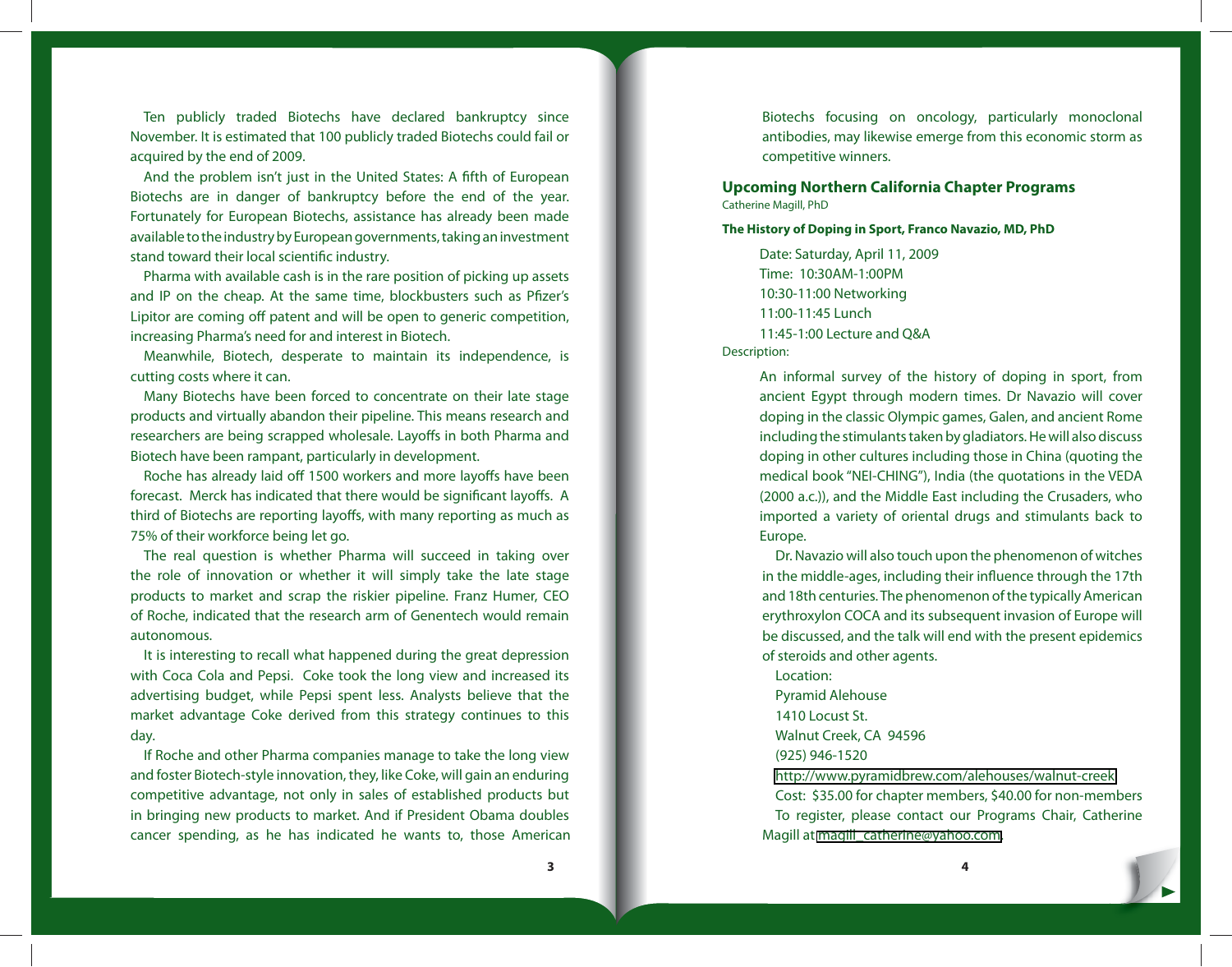**Evidence-Based Design: Improving the Quality of Healthcare, Callie Fahsholz, Project Manager, The Center for Health Design**

Date: Saturday, June 6, 2009 (to be confirmed) Description:

> The Center for Health Design (CHD) is a research, education and advocacy organization that supports healthcare and design professionals all over the world in their quest to improve the quality of healthcare through evidence-based design. Healthcare is currently in the midst of a patient safety and quality revolution. CHD's goal is to provide the tools that architects, designers, and facilities need to incorporate evidence and research into their designs and facilities in order to make them healthier and safer for everyone.

> People die in hospitals everyday because of hospital-acquired infections. People are forced to stay in facilities longer because they fall and injure themselves. So how can evidence-based design help?

> CHD project manager Callie Fahsholz will discuss what evidence-based design is and why it is so important. Healthcare construction costs are rising and healthcare projects are driven by dollar signs. If patients and communities demand better quality of care through better design and efficiency, hospitals and healthcare facilities will see a faster return on their investment through lower operating costs, fewer errors, and better results.

> But many people just see dollar signs or more work. CHD needs help to get the information out about the benefits, both financial and quality, of evidence-based design to those who would benefit from it: patients, doctors, nurses, and healthcare executives. Help CHD celebrate those doing it, and get the word out to those who aren't.

### Location:

Delancey Street Restaurant, San Francisco (to be confirmed) For more information please contact our Programs Chair, Catherine Magill at [magill\\_catherine@yahoo.com](mailto:magill_catherine@yahoo.com).

### **Other Meeting and Events of Interest Venture Spotlight Series: The Shifting Tide of Stem Cell Research**

When: April 9, 2009, 8:00 - 10:00am (breakfast included) Where: NYSE, 845 Page Mill Road, Palo Alto, CA Cost: Advance Online Registration : \$19.00; Onsite Registration:

# \$29.00

Moderator: Anthony R. Klein [\(online biography\)](http://www.lw.com/Attorneys.aspx?page=AttorneyBio&attno=03477), Partner, Latham & Watkins LLP To register, [click h](http://www.acteva.com/booking.cfm?bevaid=180380)ere

### **The Ten Commandments of Cancer Prevention**

Harvard Men's Health Watch, April, 2009. Reprinted with permission.

About one of every three Americans will face some form of cancer during his or her lifetime. You can help beat these grim statistics by taking steps to protect yourself right now. In fact, up to 75% of cancer deaths in the United States can be prevented. Here are 10 ways to get started.

1. Avoid tobacco in all its forms, including exposure to secondhand smoke.

2. Eat right. Reduce your consumption of saturated fat and red meat. Limit your intake of charbroiled foods, and avoid deep-fried foods. Eat more fruits, vegetables, and whole grains. And don't forget to eat fish two to three times a week.

3. Exercise regularly. Physical activity has been linked to a reduced risk of colon, prostate, breast, and reproductive cancers.

4. Stay lean. Obesity increases the risk of many forms of cancer. Calories count-if you need to slim down, take in fewer calories and burn more with exercise.

5. Limit alcohol consumption. Excess alcohol increases the risk of cancers of the mouth, larynx, esophagus, liver, and colon; it also increases a woman's risk of breast cancer. If you choose to drink alcohol, the limit should be one to two drinks a day for men, no more than one a day for women.

6. Avoid unnecessary exposure to radiation. Wear sunscreen to protect yourself from ultraviolet radiation. Get medical imaging studies only when you need them. Check your home for radon.

7. Avoid exposure to industrial and environmental toxins such as asbestos, benzene, aromatic amines, and polychlorinated biphenyls (PCBs).

8. Avoid infections that contribute to cancer, including